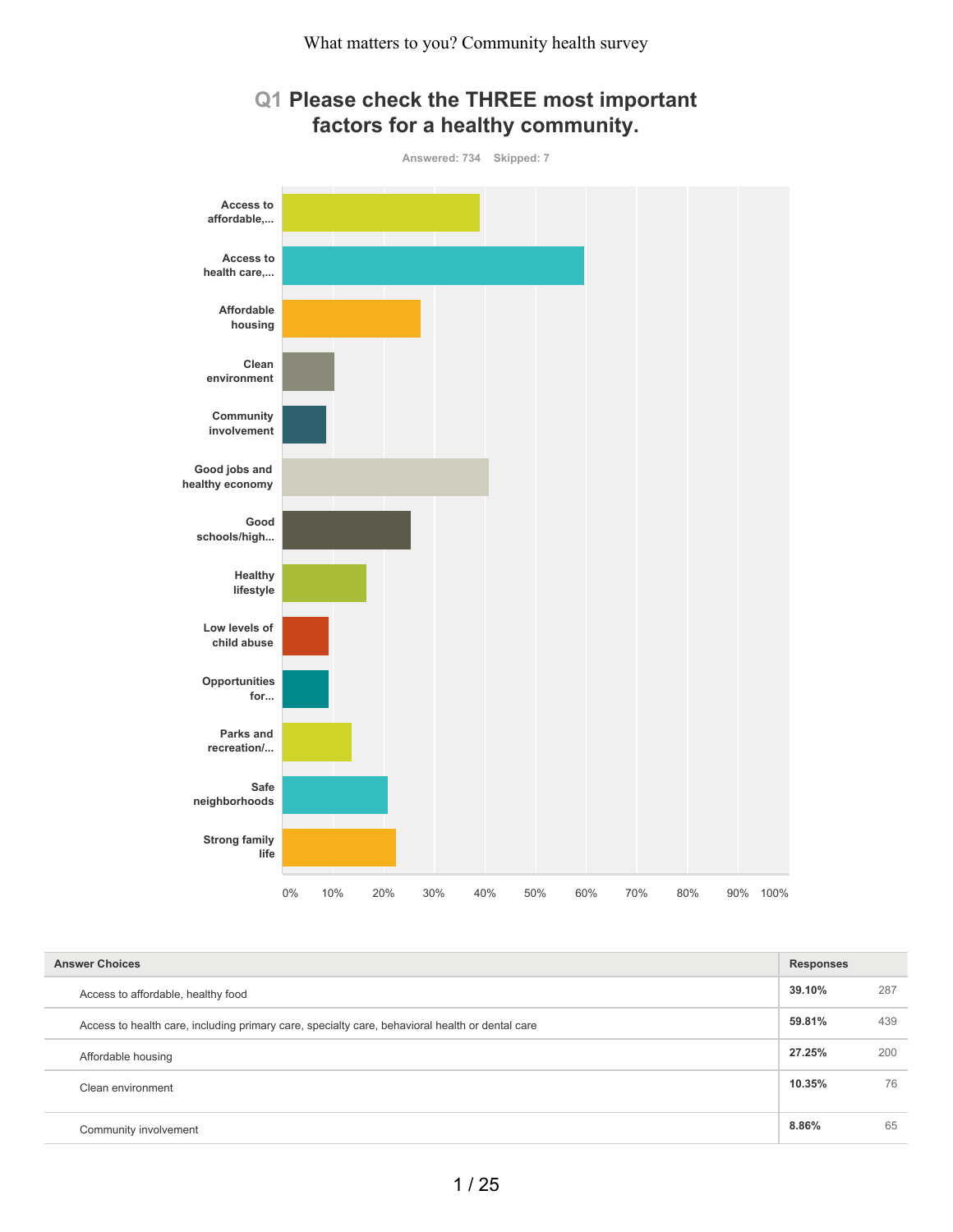| Good jobs and healthy economy                     | 40.87% | 300 |
|---------------------------------------------------|--------|-----|
| Good schools/high value on education              | 25.48% | 187 |
| Healthy lifestyle                                 | 16.62% | 122 |
| Low levels of child abuse                         | 9.13%  | 67  |
| Opportunities for social/emotional support        | 9.13%  | 67  |
| Parks and recreation/ access to physical activity | 13.76% | 101 |
| Safe neighborhoods                                | 20.98% | 154 |
| Strong family life                                | 22.48% | 165 |
| <b>Total Respondents: 734</b>                     |        |     |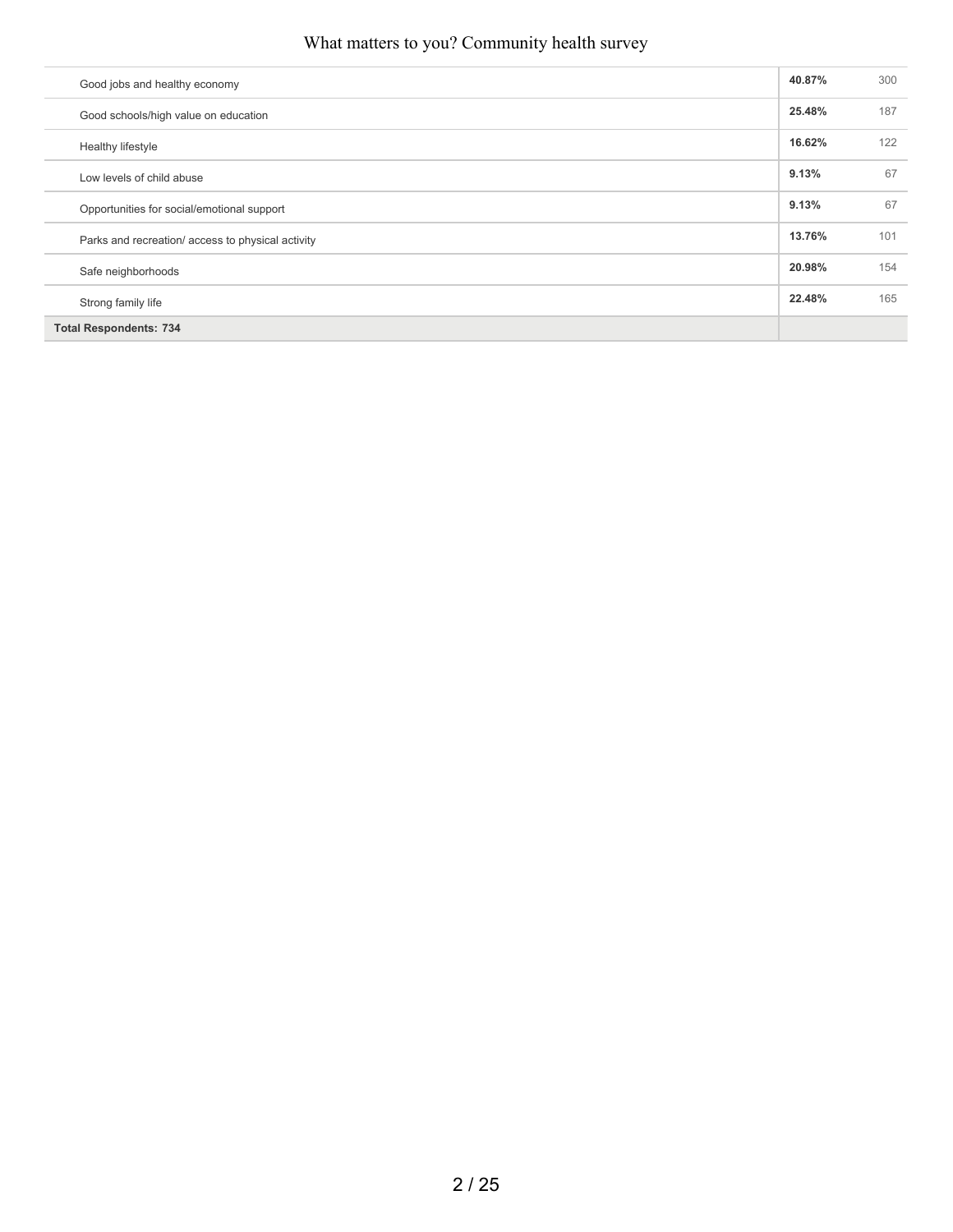# **Q2 Check the THREE most important health problems in your county.**

**Answered: 717 Skipped: 24**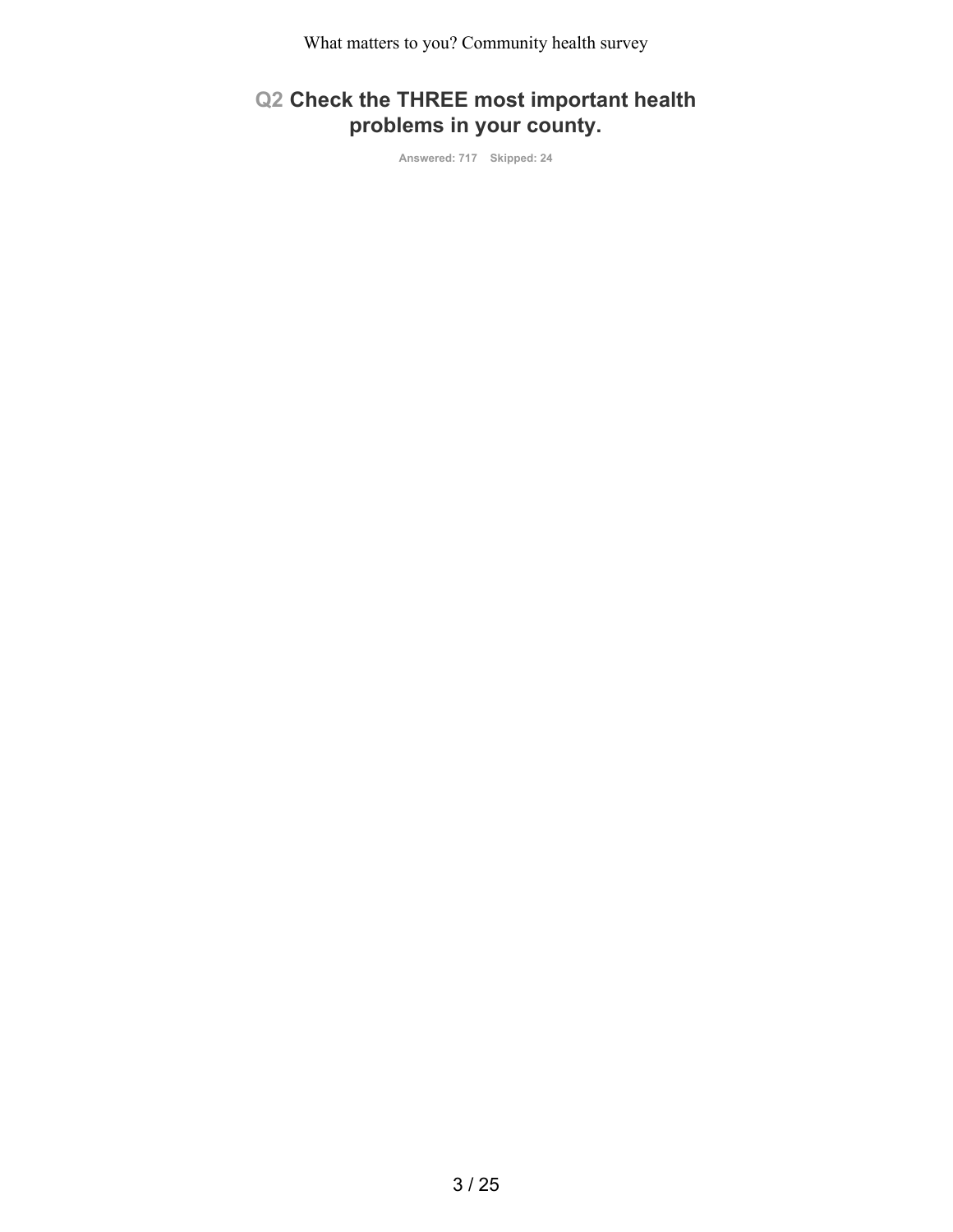

| <b>Answer Choices</b>                           | <b>Responses</b> |     |
|-------------------------------------------------|------------------|-----|
| Aging problems (arthritis, hearing/vision loss) | 22.04%           | 158 |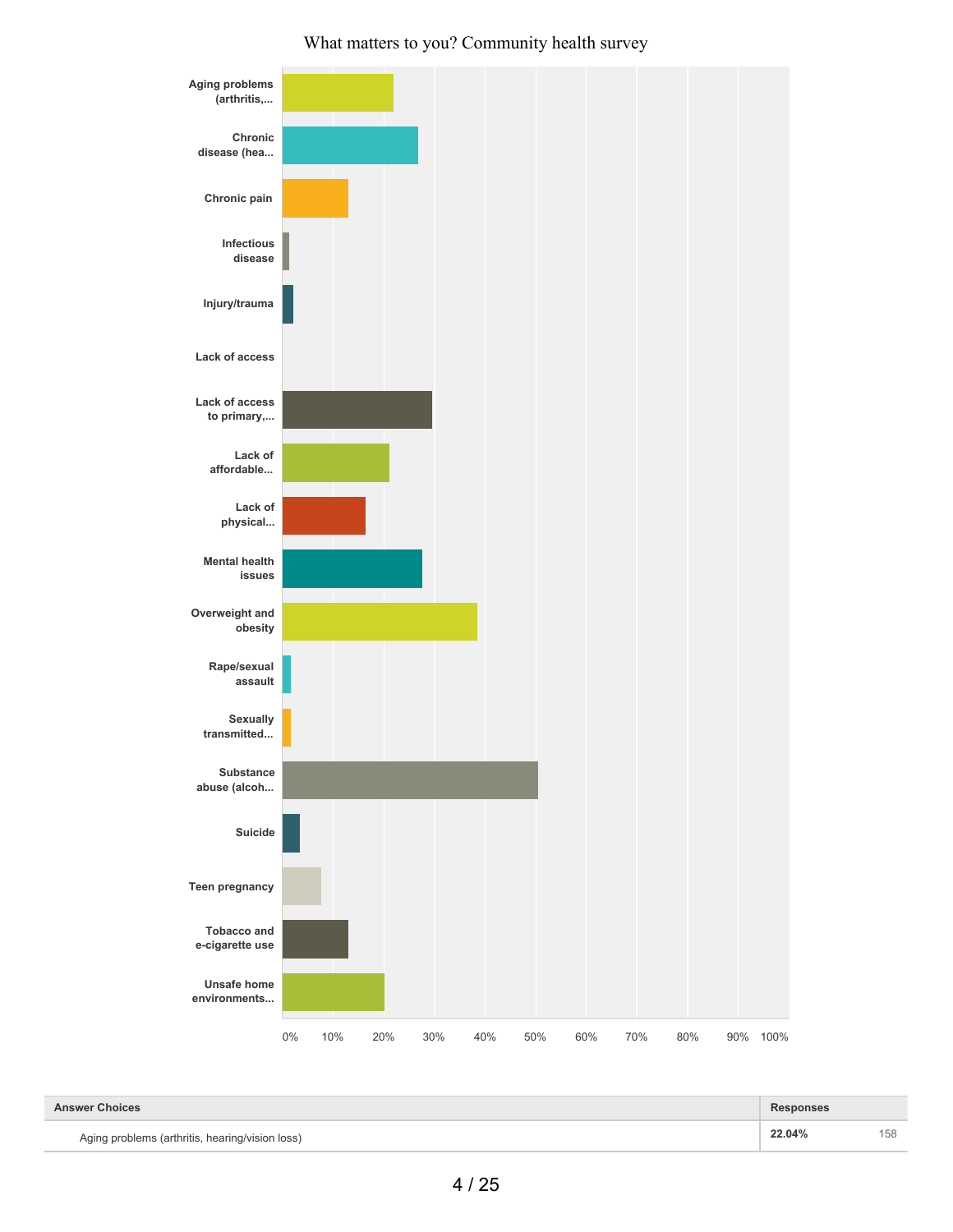| Chronic disease (heart disease, cancer, stroke)                             | 26.92% | 193          |
|-----------------------------------------------------------------------------|--------|--------------|
| Chronic pain                                                                | 13.11% | 94           |
| Infectious disease                                                          | 1.53%  | 11           |
| Injury/trauma                                                               | 2.23%  | 16           |
| Lack of access                                                              | 0.00%  | $\mathbf{0}$ |
| Lack of access to primary, specialty care, behavioral health or dental care | 29.57% | 212          |
| Lack of affordable housing                                                  | 21.34% | 153          |
| Lack of physical activity                                                   | 16.60% | 119          |
| Mental health issues                                                        | 27.75% | 199          |
| Overweight and obesity                                                      | 38.63% | 277          |
| Rape/sexual assault                                                         | 1.95%  | 14           |
| Sexually transmitted diseases                                               | 1.95%  | 14           |
| Substance abuse (alcohol, illegal drugs, prescription drugs)                | 50.49% | 362          |
| Suicide                                                                     | 3.63%  | 26           |
| Teen pregnancy                                                              | 7.67%  | 55           |
| Tobacco and e-cigarette use                                                 | 13.25% | 95           |
| Unsafe home environments (child abuse and neglect and domestic violence)    | 20.22% | 145          |
| <b>Total Respondents: 717</b>                                               |        |              |
|                                                                             |        |              |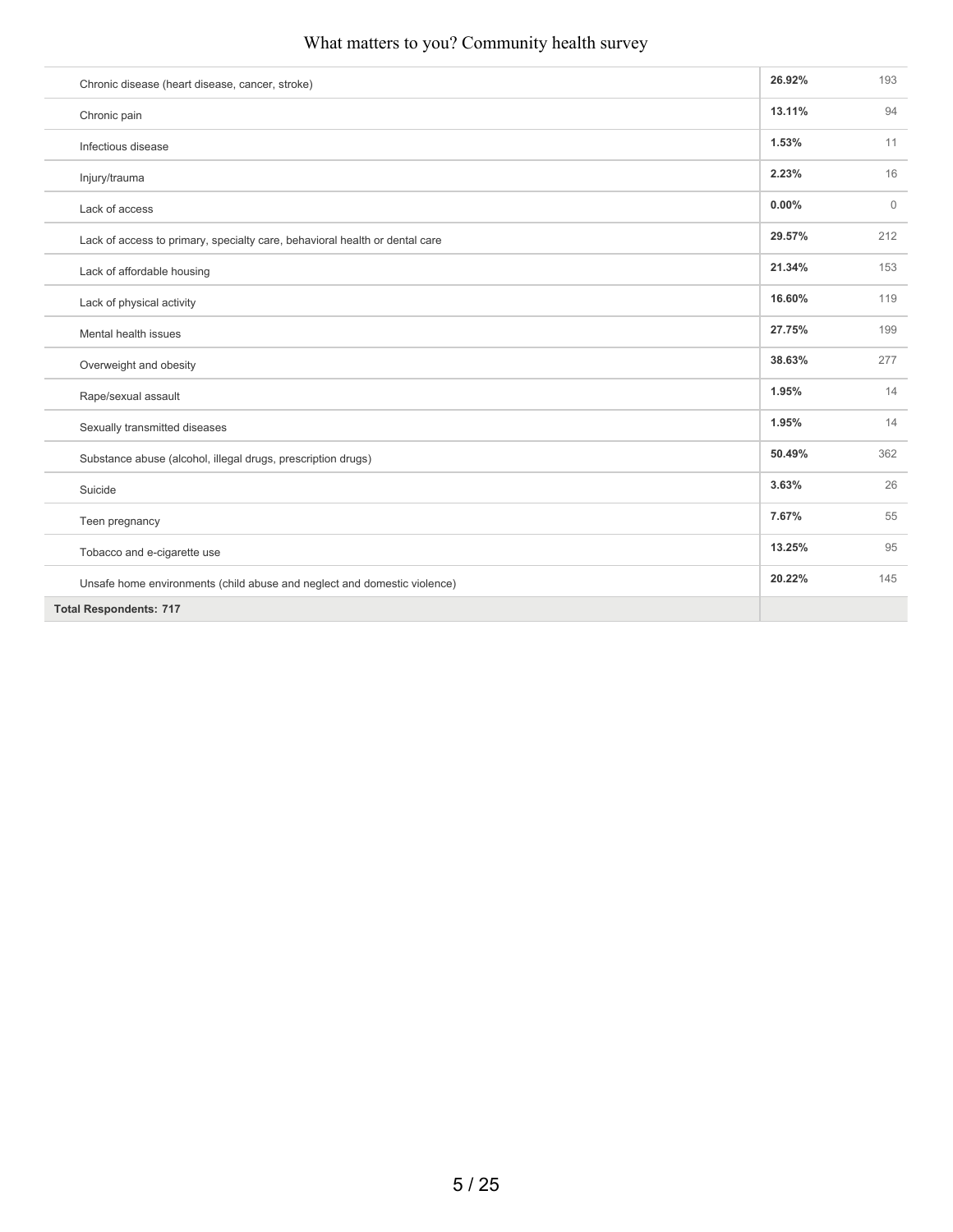# **Q3 Are adults, older adults, and children in your family having problems getting health care? Check all that apply.**

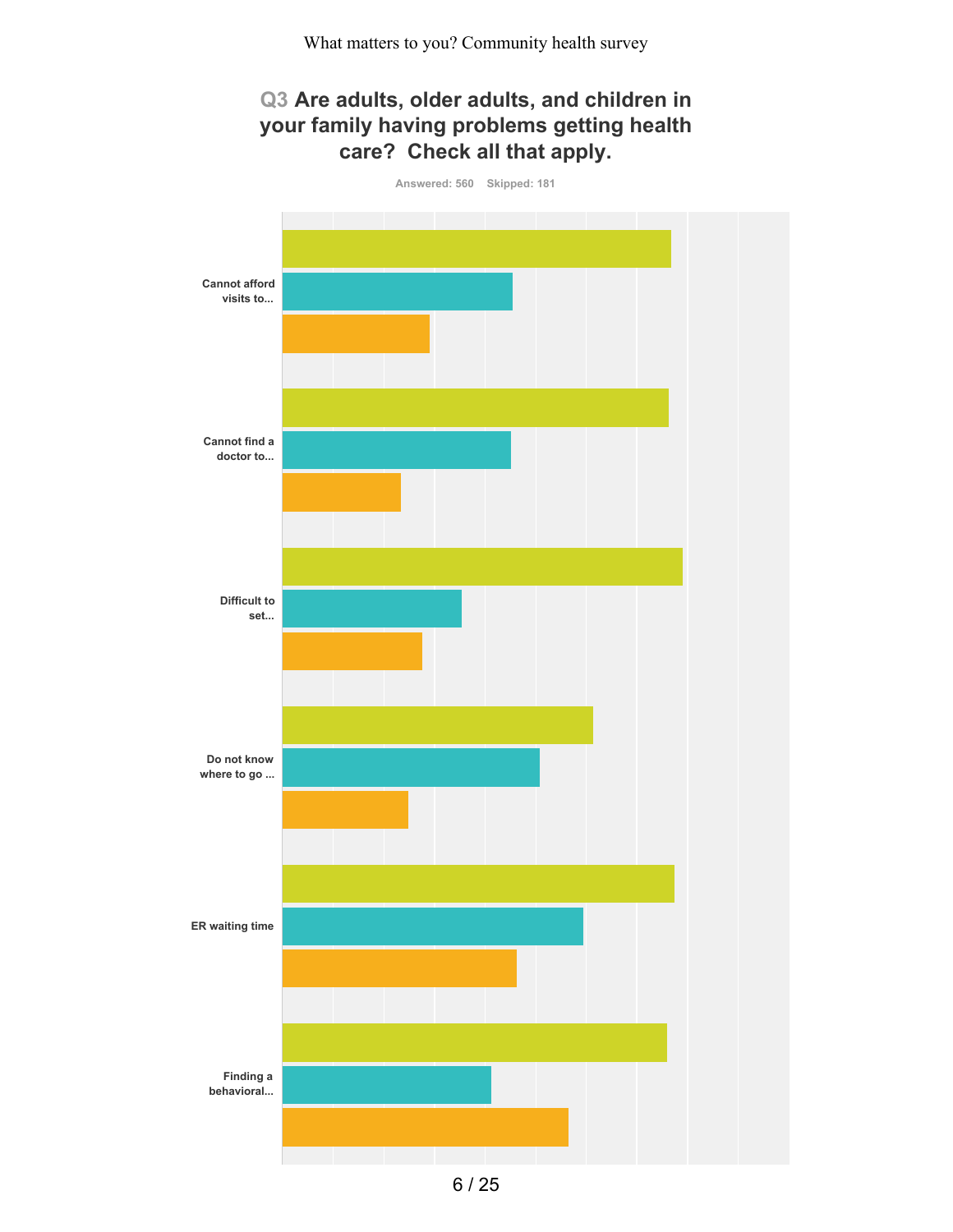

7 / 25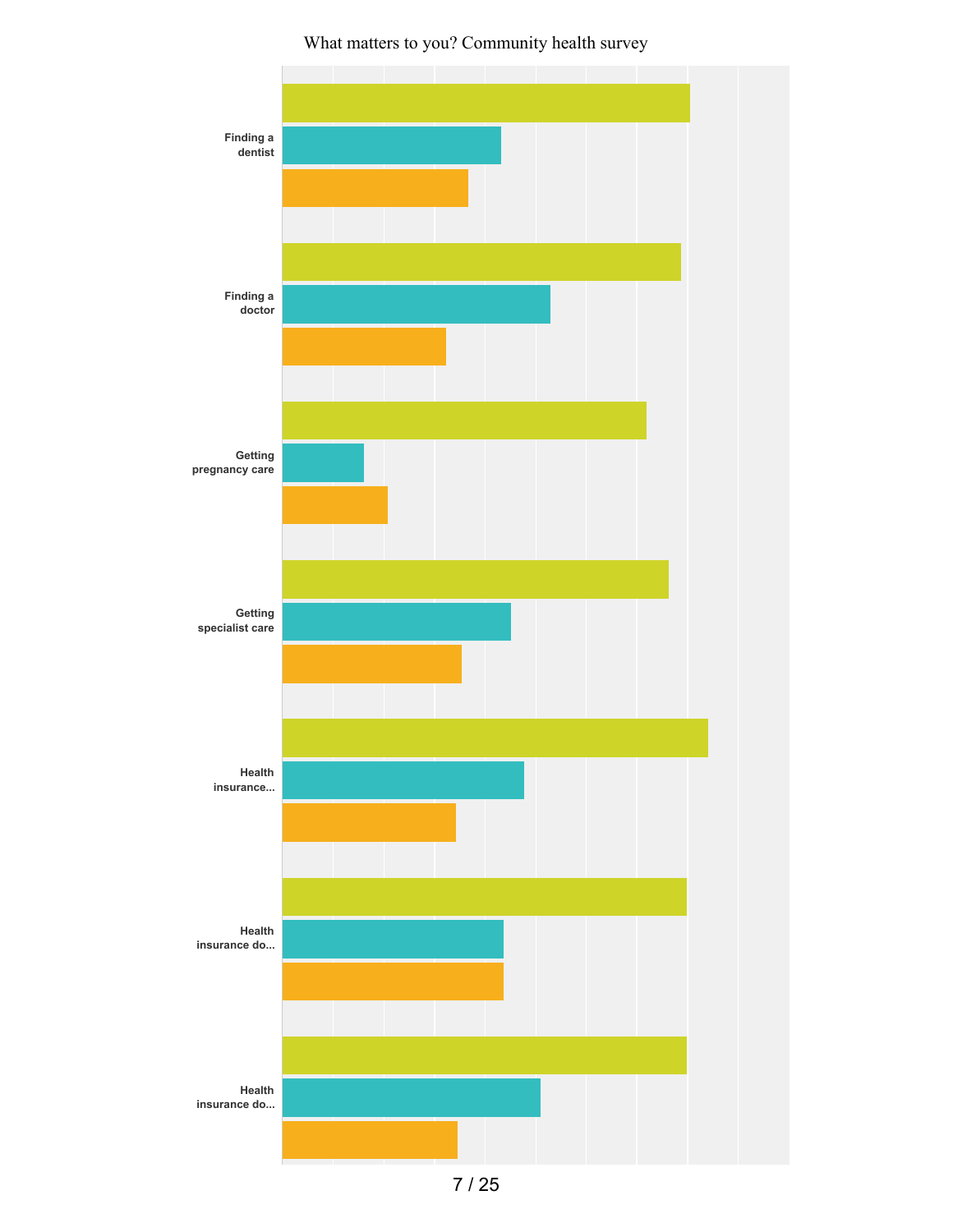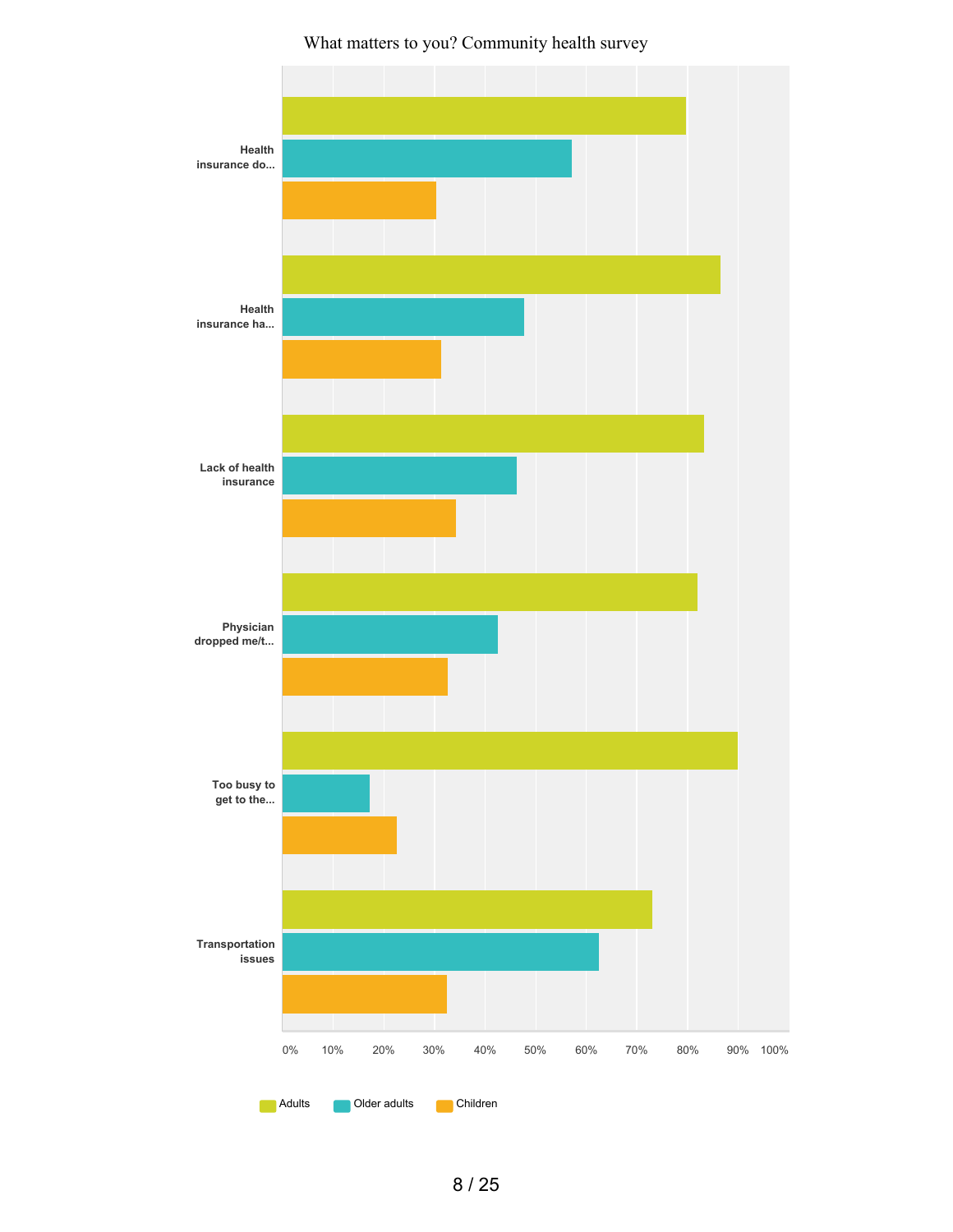|                                                                  | <b>Adults</b> | <b>Older adults</b> | Children     | <b>Total Respondents</b> |
|------------------------------------------------------------------|---------------|---------------------|--------------|--------------------------|
| Cannot afford visits to doctor, dentist, clinic, and/or hospital | 76.92%<br>210 | 45.42%<br>124       | 29.30%<br>80 | 273                      |
|                                                                  |               |                     |              |                          |
| Cannot find a doctor to accept me as a patient                   | 76.47%<br>130 | 45.29%<br>77        | 23.53%<br>40 | 170                      |
| Difficult to set appointments                                    | 79.10%        | 35.59%              | 27.68%       |                          |
|                                                                  | 140           | 63                  | 49           | 177                      |
| Do not know where to go for health care                          | 61.46%        | 51.04%              | 25.00%       |                          |
|                                                                  | 59            | 49                  | 24           | 96                       |
| ER waiting time                                                  | 77.54%        | 59.42%              | 46.38%       |                          |
|                                                                  | 107           | 82                  | 64           | 138                      |
| Finding a behavioral health provider                             | 76.00%        | 41.33%              | 56.67%       |                          |
|                                                                  | 114           | 62                  | 85           | 150                      |
| Finding a dentist                                                | 80.65%        | 43.23%              | 36.77%       |                          |
|                                                                  | 125           | 67                  | 57           | 155                      |
| Finding a doctor                                                 | 78.62%        | 53.10%              | 32.41%       |                          |
|                                                                  | 114           | 77                  | 47           | 145                      |
| Getting pregnancy care                                           | 72.09%        | 16.28%              | 20.93%       |                          |
|                                                                  | 31            | $\overline{7}$      | 9            | 43                       |
| Getting specialist care                                          | 76.40%        | 45.34%              | 35.40%       |                          |
|                                                                  | 123           | 73                  | 57           | 161                      |
| Health insurance coverage is limited                             | 84.05%        | 47.84%              | 34.48%       |                          |
|                                                                  | 195           | 111                 | 80           | 232                      |
| Health insurance does not cover behavioral health                | 80.00%        | 43.85%              | 43.85%       |                          |
|                                                                  | 104           | 57                  | 57           | 130                      |
| Health insurance does not cover dental services                  | 79.91%        | 51.14%              | 34.70%       |                          |
|                                                                  | 175           | 112                 | 76           | 219                      |
| Health insurance does not cover medications                      | 79.71%        | 57.25%              | 30.43%       |                          |
|                                                                  | 110           | 79                  | 42           | 138                      |
| Health insurance has high deductibles/co-pays                    | 86.67%        | 47.72%              | 31.58%       |                          |
|                                                                  | 247           | 136                 | 90           | 285                      |
| Lack of health insurance                                         | 83.20%        | 46.40%              | 34.40%       |                          |
|                                                                  | 104           | 58                  | 43           | 125                      |
| Physician dropped me/them for missing appointments               | 81.97%        | 42.62%              | 32.79%       |                          |
|                                                                  | 50            | 26                  | 20           | 61                       |
| Too busy to get to the doctor                                    | 90.00%        | 17.27%              | 22.73%       |                          |
|                                                                  | 99            | 19                  | 25           | 110                      |
| Transportation issues                                            | 73.06%        | 62.69%              | 32.64%       |                          |
|                                                                  | 141           | 121                 | 63           | 193                      |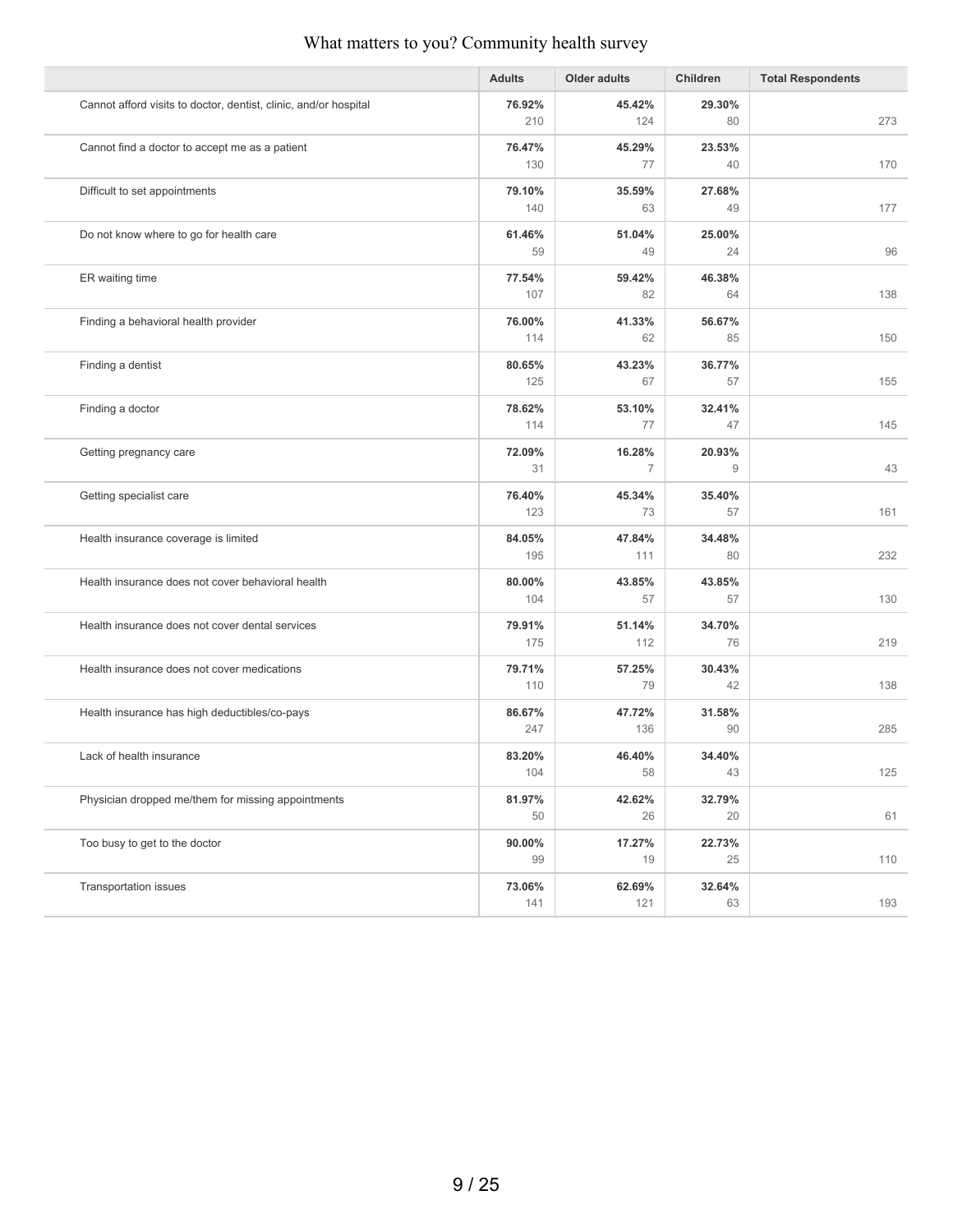## **Q4 Have you or any member of your family been told by a doctor or other health professional that you have any of the following diseases or conditions? Check all that apply.**

**Answered: 641 Skipped: 100**



10 / 25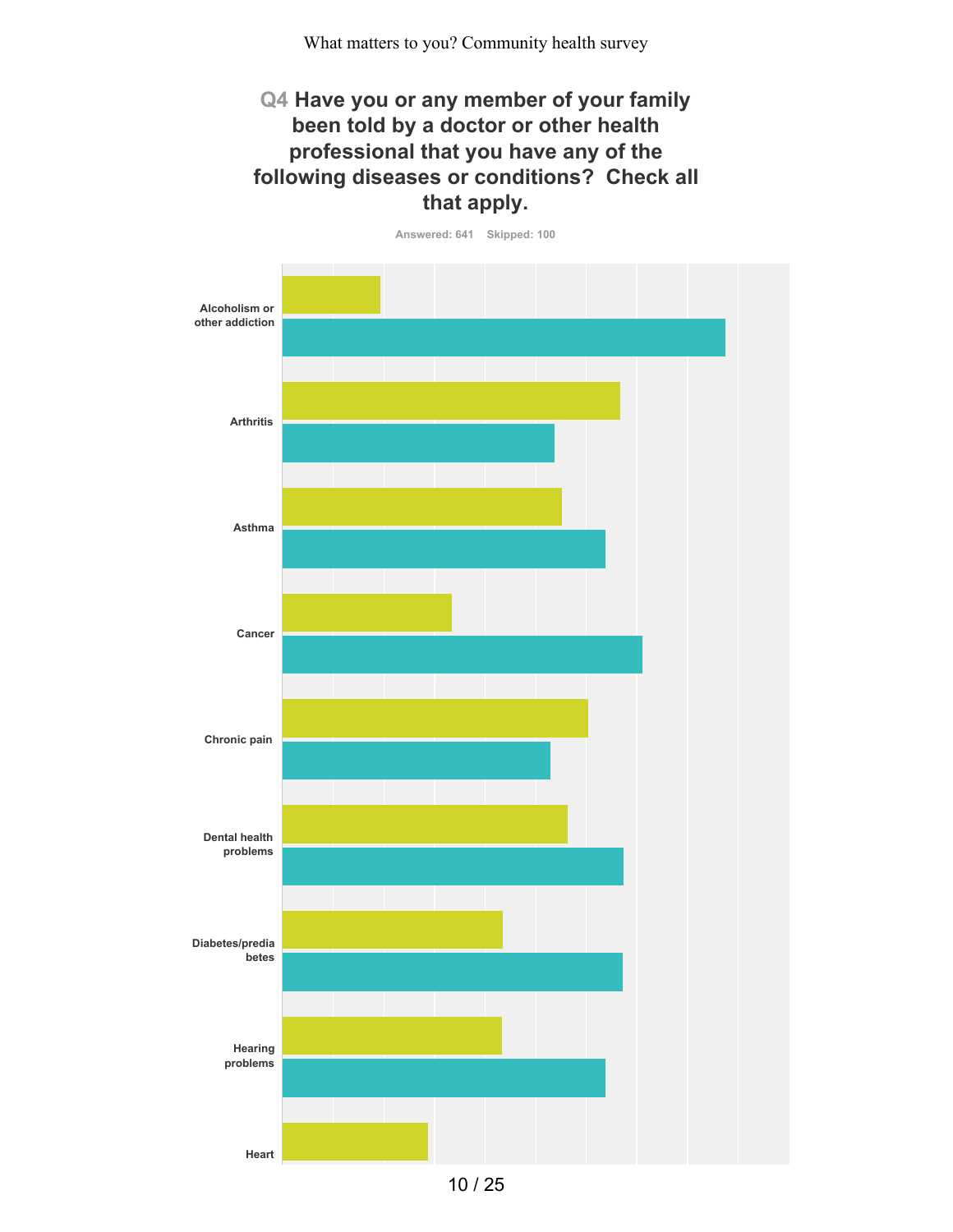

**The You Family member** 

|                               | You    | <b>Family member</b> | <b>Total Respondents</b> |
|-------------------------------|--------|----------------------|--------------------------|
| Alcoholism or other addiction | 19.33% | 87.39%               |                          |
|                               | 23     | 104                  | 119                      |
| Arthritis                     | 66.77% | 53.87%               |                          |
|                               | 207    | 167                  | 310                      |
| Asthma                        | 55.32% | 63.83%               |                          |
|                               | 104    | 120                  | 188                      |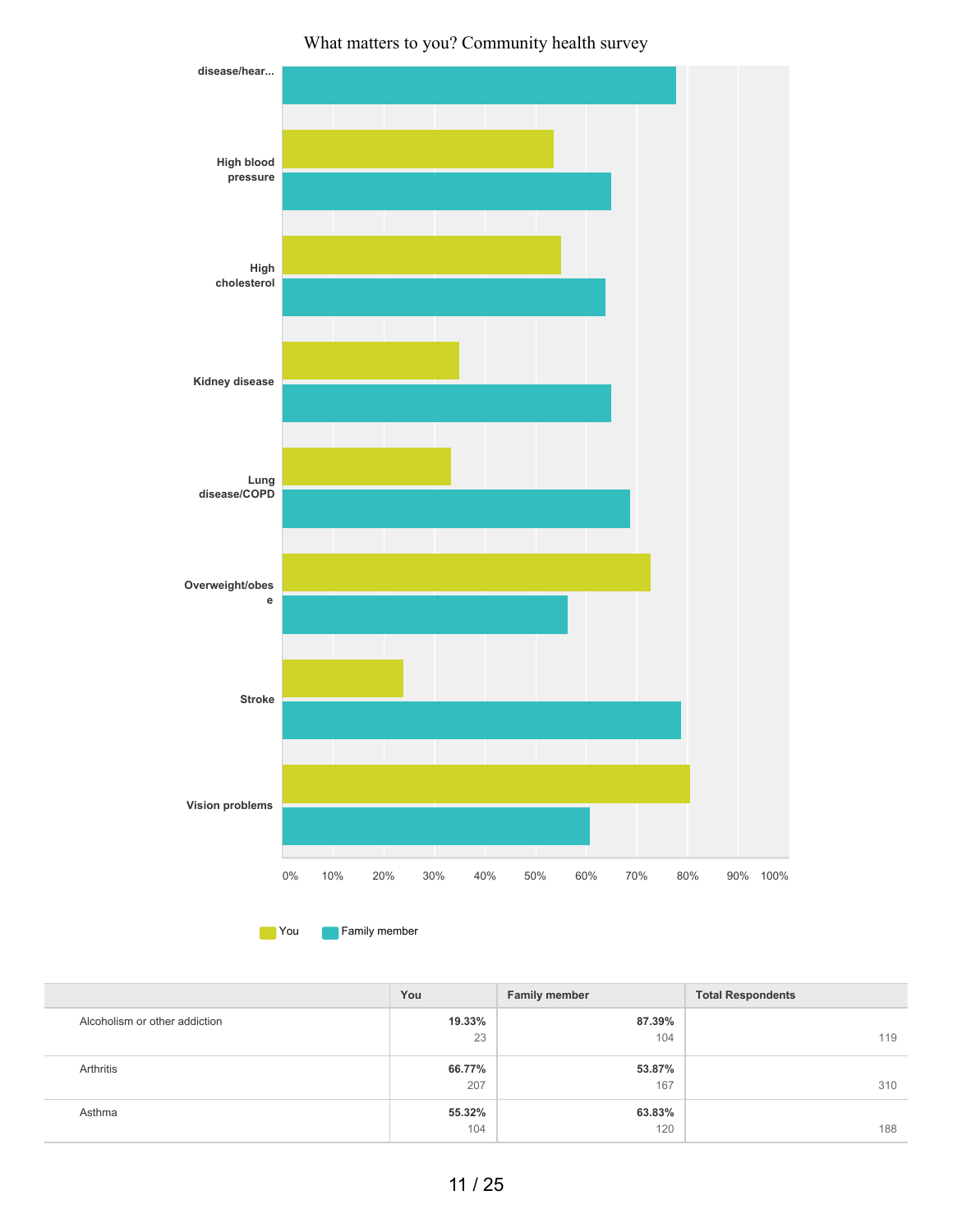| Cancer                     | 33.70% | 71.27% |     |
|----------------------------|--------|--------|-----|
|                            | 61     | 129    | 181 |
| Chronic pain               | 60.53% | 53.07% |     |
|                            | 138    | 121    | 228 |
| Dental health problems     | 56.28% | 67.34% |     |
|                            | 112    | 134    | 199 |
| Diabetes/prediabetes       | 43.53% | 67.24% |     |
|                            | 101    | 156    | 232 |
| Hearing problems           | 43.41% | 63.90% |     |
|                            | 89     | 131    | 205 |
| Heart disease/heart attack | 28.74% | 77.84% |     |
|                            | 48     | 130    | 167 |
| High blood pressure        | 53.76% | 65.03% |     |
|                            | 186    | 225    | 346 |
| High cholesterol           | 55.12% | 63.96% |     |
|                            | 156    | 181    | 283 |
| Kidney disease             | 35.09% | 64.91% |     |
|                            | 20     | 37     | 57  |
| Lung disease/COPD          | 33.33% | 68.63% |     |
|                            | 34     | 70     | 102 |
| Overweight/obese           | 72.88% | 56.27% |     |
|                            | 215    | 166    | 295 |
| Stroke                     | 24.00% | 78.67% |     |
|                            | 18     | 59     | 75  |
| Vision problems            | 80.52% | 60.71% |     |
|                            | 248    | 187    | 308 |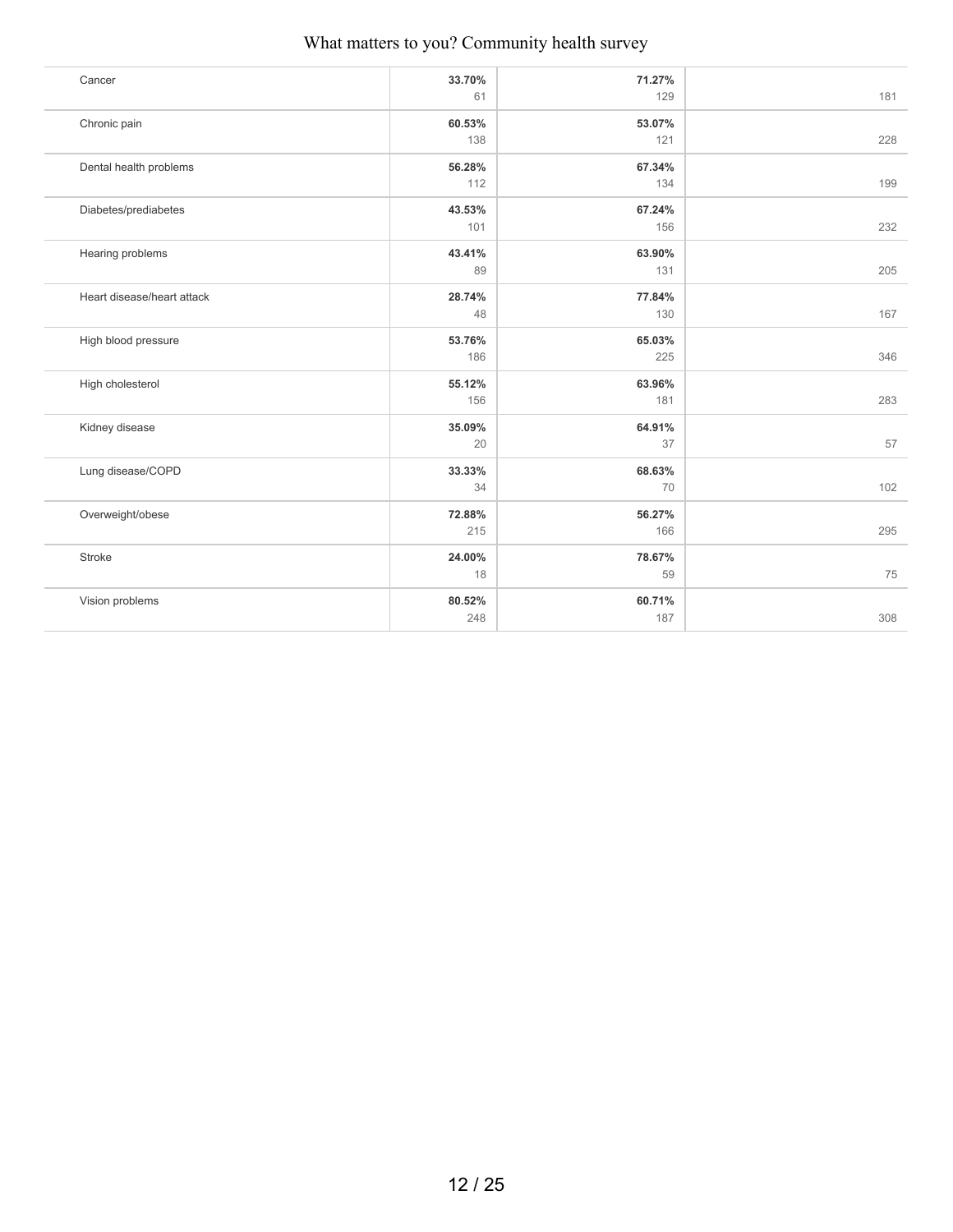# **Q5 Are the following a barrier to getting the health care that you need?**

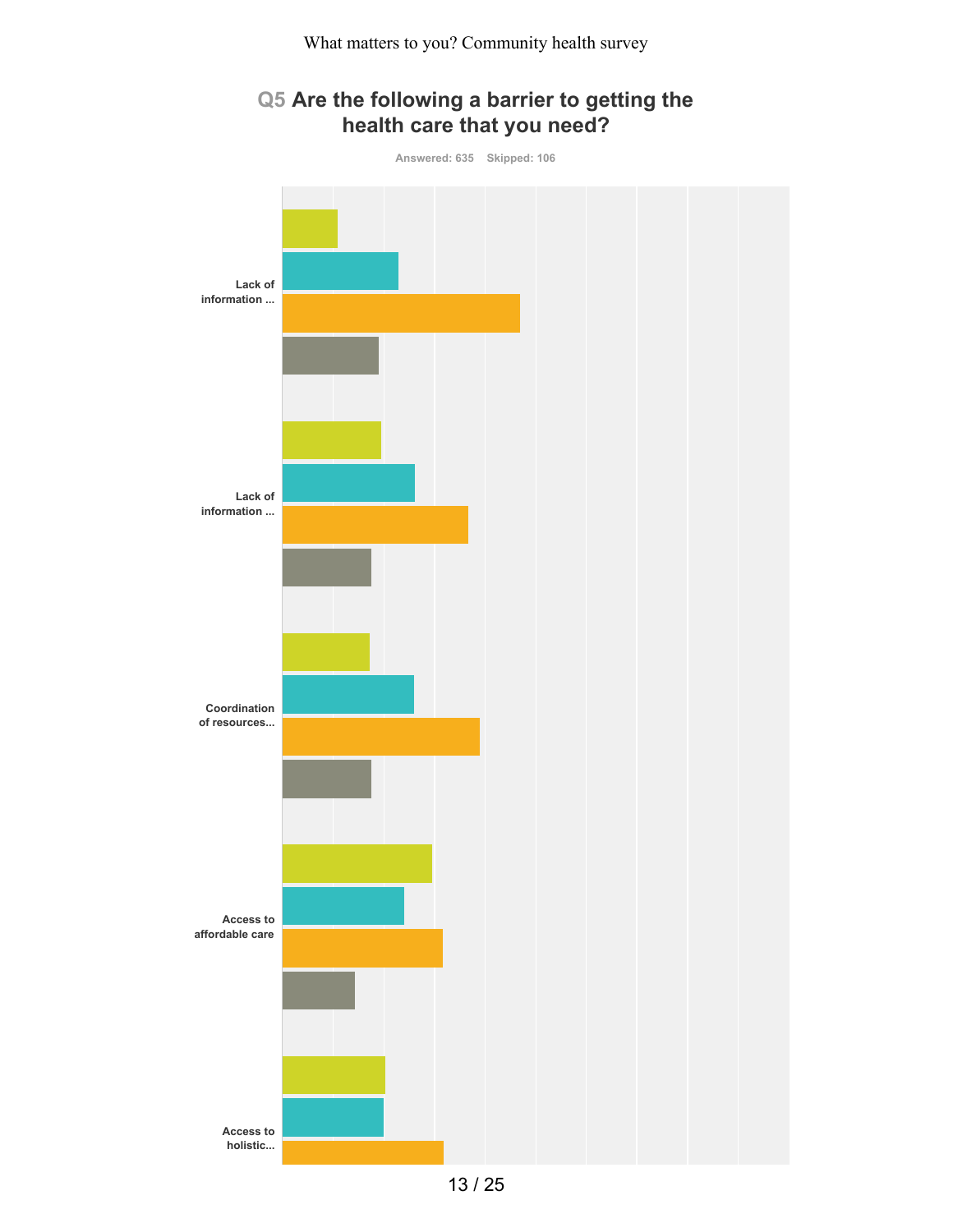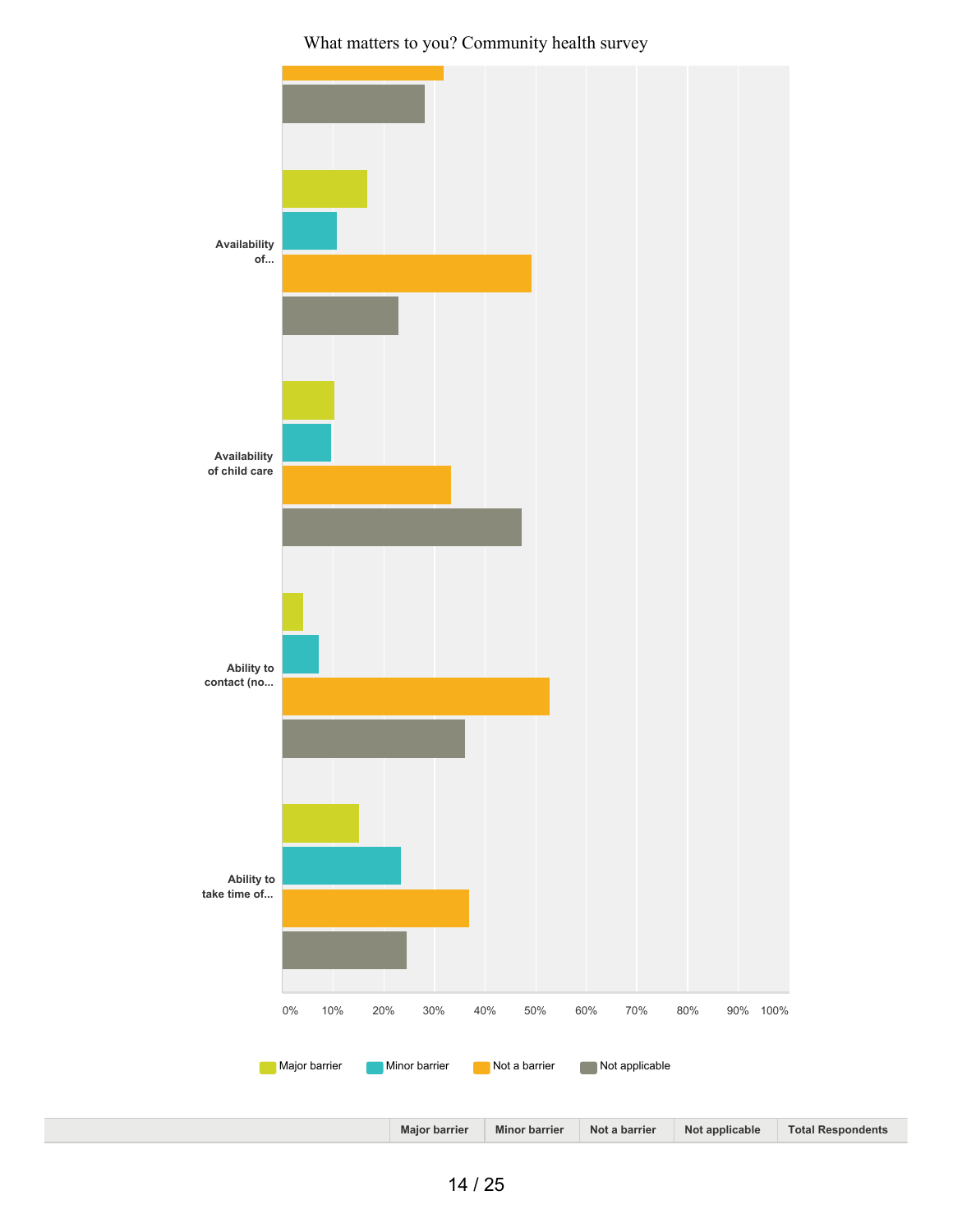| Lack of information on area health care resources      | 11.11% | 22.95% | 46.99% | 19.31% |     |
|--------------------------------------------------------|--------|--------|--------|--------|-----|
|                                                        | 61     | 126    | 258    | 106    | 549 |
| Lack of information on cost of health care services    | 19.67% | 26.23% | 36.79% | 17.67% |     |
|                                                        | 108    | 144    | 202    | 97     | 549 |
| Coordination of resources among services and providers | 17.29% | 26.02% | 39.03% | 17.84% |     |
|                                                        | 93     | 140    | 210    | 96     | 538 |
| Access to affordable care                              | 29.67% | 24.18% | 31.68% | 14.47% |     |
|                                                        | 162    | 132    | 173    | 79     | 546 |
| Access to holistic treatment options                   | 20.42% | 20.04% | 31.95% | 28.17% |     |
|                                                        | 108    | 106    | 169    | 149    | 529 |
| Availability of transportation                         | 16.98% | 10.94% | 49.25% | 23.02% |     |
|                                                        | 90     | 58     | 261    | 122    | 530 |
| Availability of child care                             | 10.42% | 9.82%  | 33.47% | 47.29% |     |
|                                                        | 52     | 49     | 167    | 236    | 499 |
| Ability to contact (no telephone)                      | 4.18%  | 7.37%  | 52.79% | 36.06% |     |
|                                                        | 21     | 37     | 265    | 181    | 502 |
| Ability to take time off work for appointment/care     | 15.29% | 23.57% | 37.02% | 24.68% |     |
|                                                        | 83     | 128    | 201    | 134    | 543 |
|                                                        |        |        |        |        |     |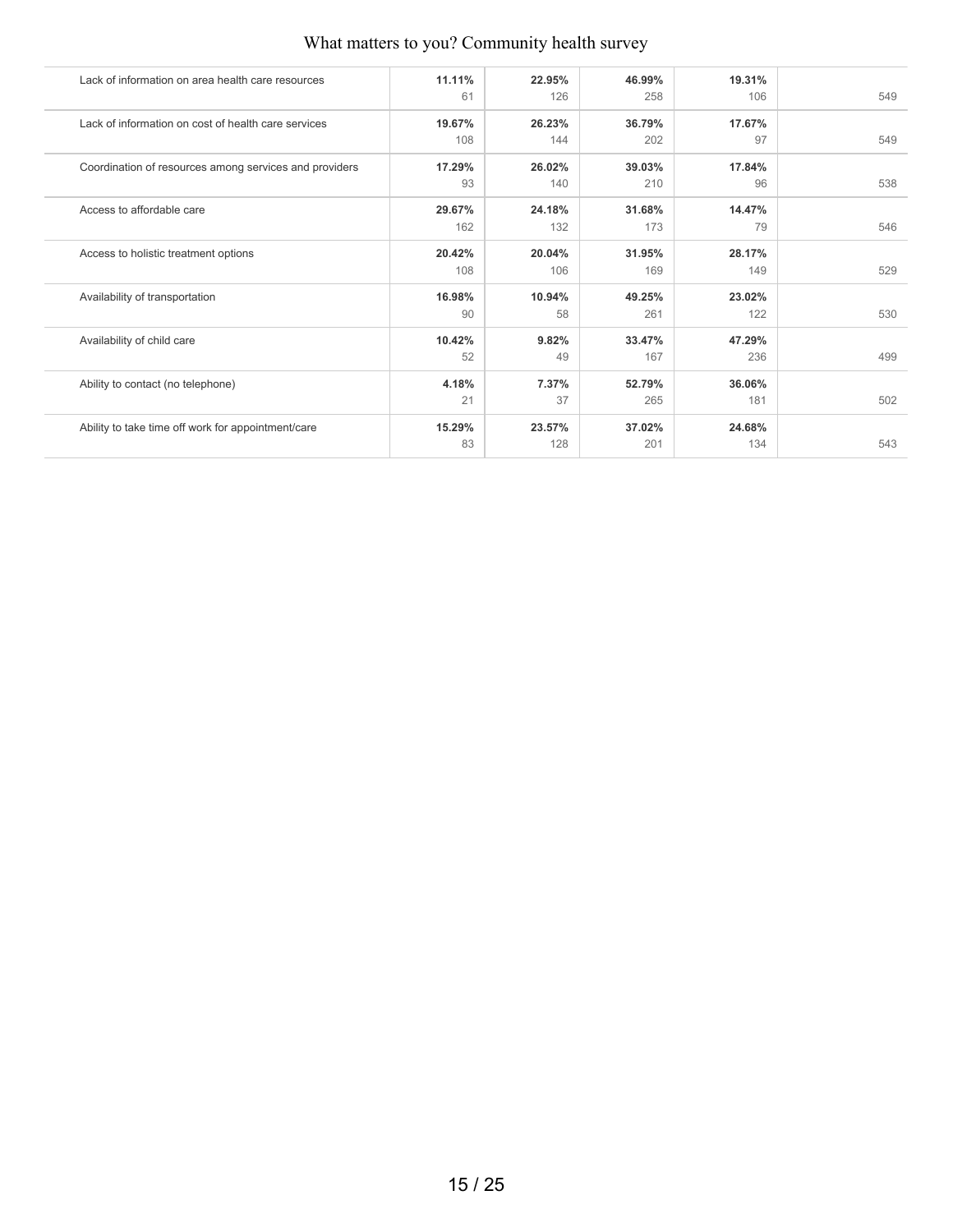# **Q6 Where do you get your health information? Answered: 718 Skipped: 23 Doctor or health clinic Family or friends Health Department Internet Newspapers or magazines Radio**

16 / 25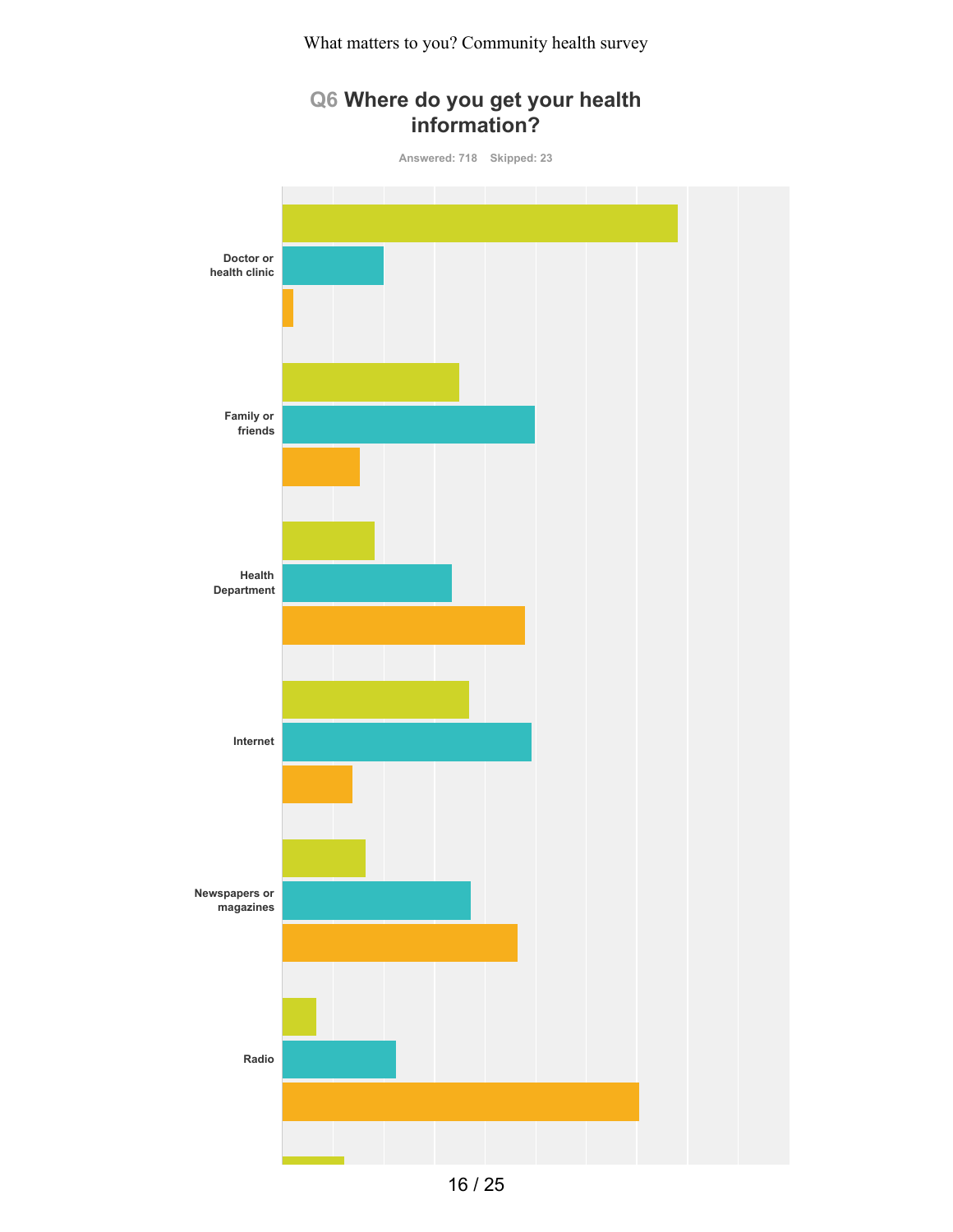

|                          | <b>Yes</b> | <b>Sometimes</b> | No     | <b>Total Respondents</b> |
|--------------------------|------------|------------------|--------|--------------------------|
| Doctor or health clinic  | 78.05%     | 20.09%           | 2.30%  |                          |
|                          | 544        | 140              | 16     | 697                      |
| Family or friends        | 35.15%     | 49.83%           | 15.36% |                          |
|                          | 206        | 292              | 90     | 586                      |
| <b>Health Department</b> | 18.37%     | 33.57%           | 48.06% |                          |
|                          | 104        | 190              | 272    | 566                      |
| Internet                 | 36.89%     | 49.35%           | 14.08% |                          |
|                          | 228        | 305              | 87     | 618                      |
| Newspapers or magazines  | 16.46%     | 37.35%           | 46.55% |                          |
|                          | 93         | 211              | 263    | 565                      |
| Radio                    | 6.95%      | 22.56%           | 70.49% |                          |
|                          | 37         | 120              | 375    | 532                      |
| Television               | 12.34%     | 33.81%           | 54.03% |                          |
|                          | 69         | 189              | 302    | 559                      |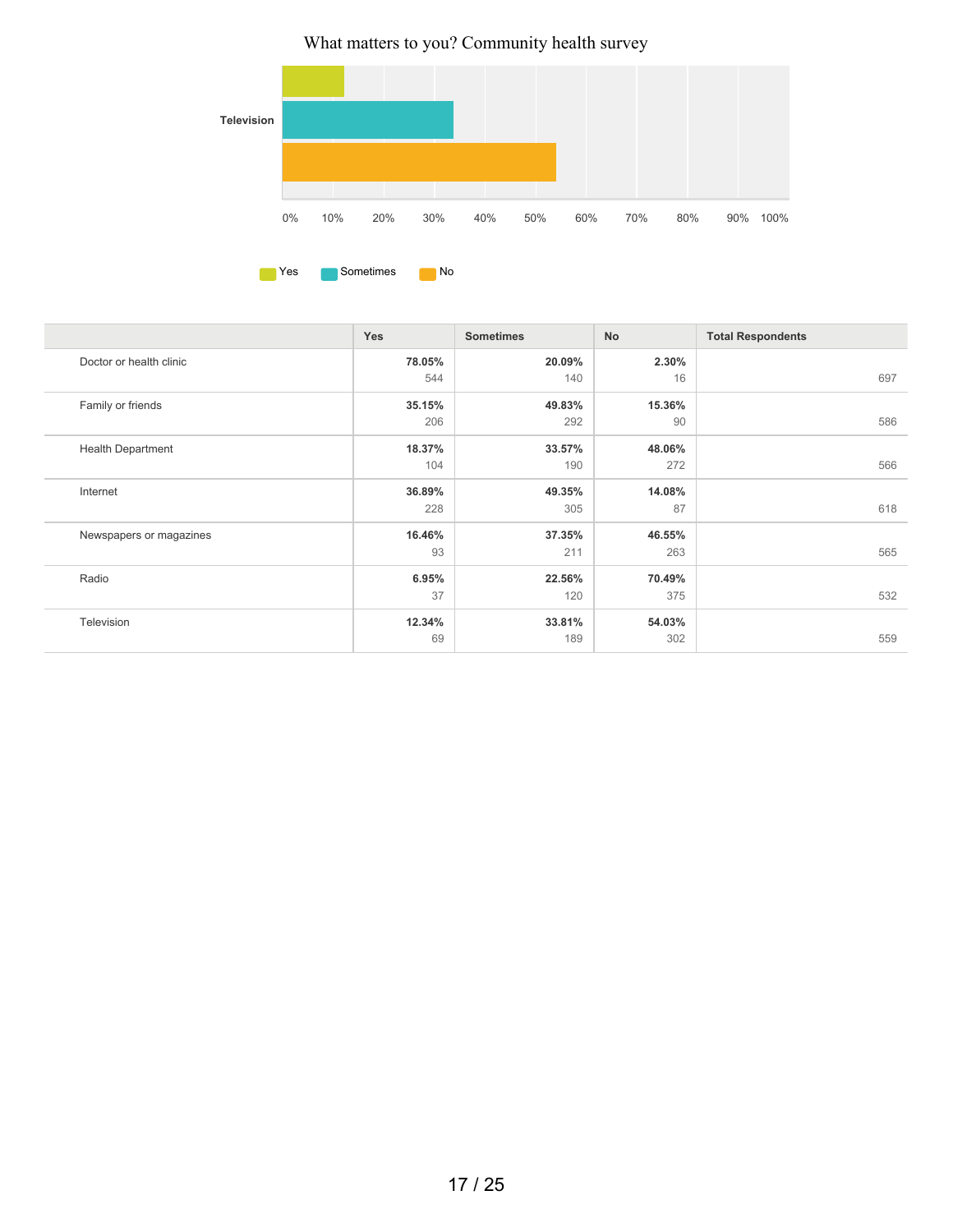

# **Q7 What county do you live in?**

| <b>Answer Choices</b> | <b>Responses</b> |     |
|-----------------------|------------------|-----|
| Lake                  | 17.87%           | 129 |
| Manistee              | 22.85%           | 165 |
| Mason                 | 16.20%           | 117 |
| Mecosta               | 18.14%           | 131 |
| Newaygo               | 14.40%           | 104 |
| Oceana                | 10.53%           | 76  |
| <b>Total</b>          |                  | 722 |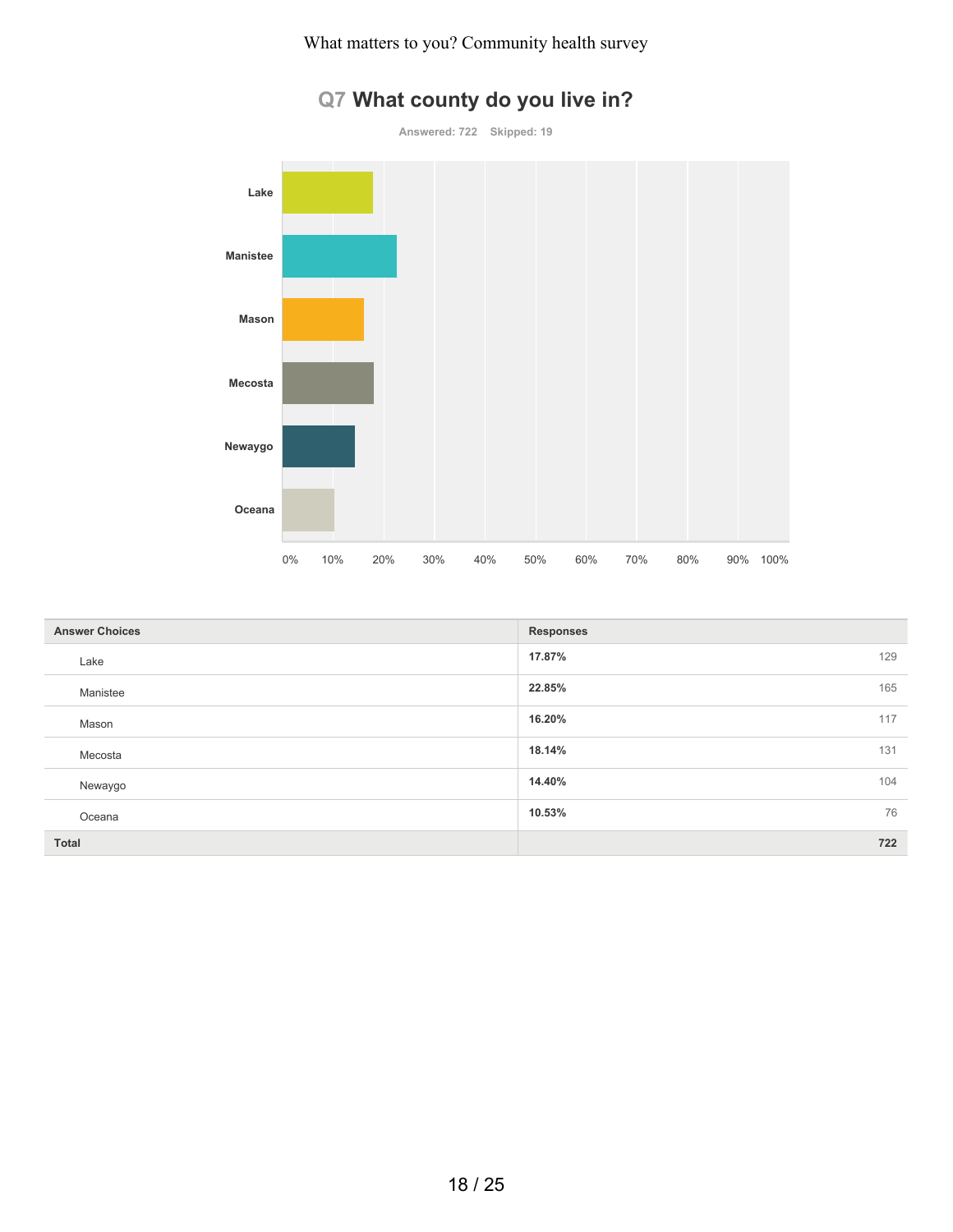

**Answered: 639 Skipped: 102**



| <b>Answer Choices</b> | <b>Responses</b> |    |
|-----------------------|------------------|----|
| 18-24                 | 7.51%            | 48 |
| 25-29                 | 8.29%            | 53 |
| 30-34                 | 8.45%            | 54 |
| 35-39                 | 8.61%            | 55 |
| 40-44                 | 8.29%            | 53 |
| 45-49                 | 9.39%            | 60 |
| 50-54                 | 11.89%           | 76 |
| 55-59                 | 10.17%           | 65 |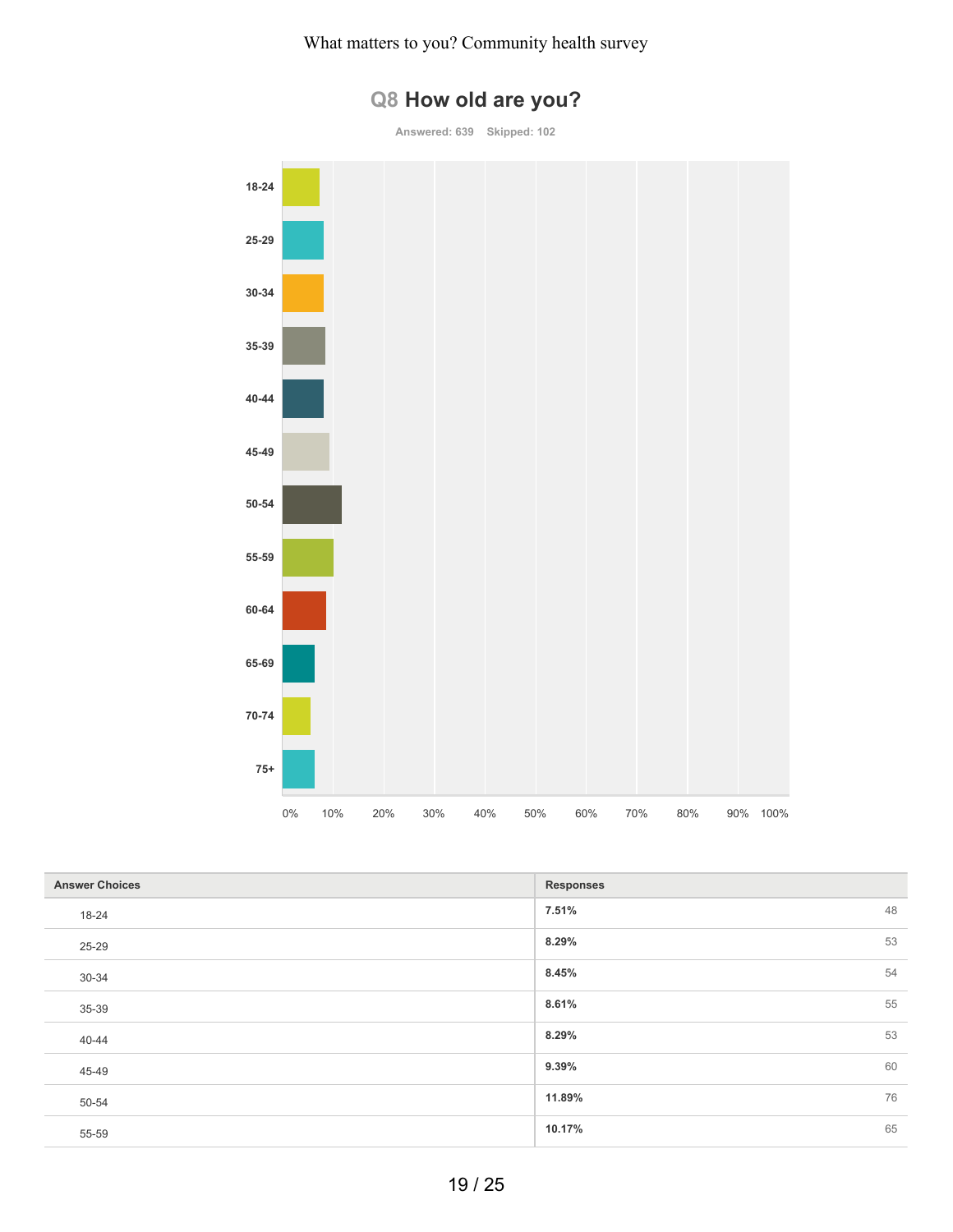| 60-64 | 8.76% | 56  |
|-------|-------|-----|
| 65-69 | 6.57% | 42  |
| 70-74 | 5.63% | 36  |
| $75+$ | 6.42% | 41  |
| Total |       | 639 |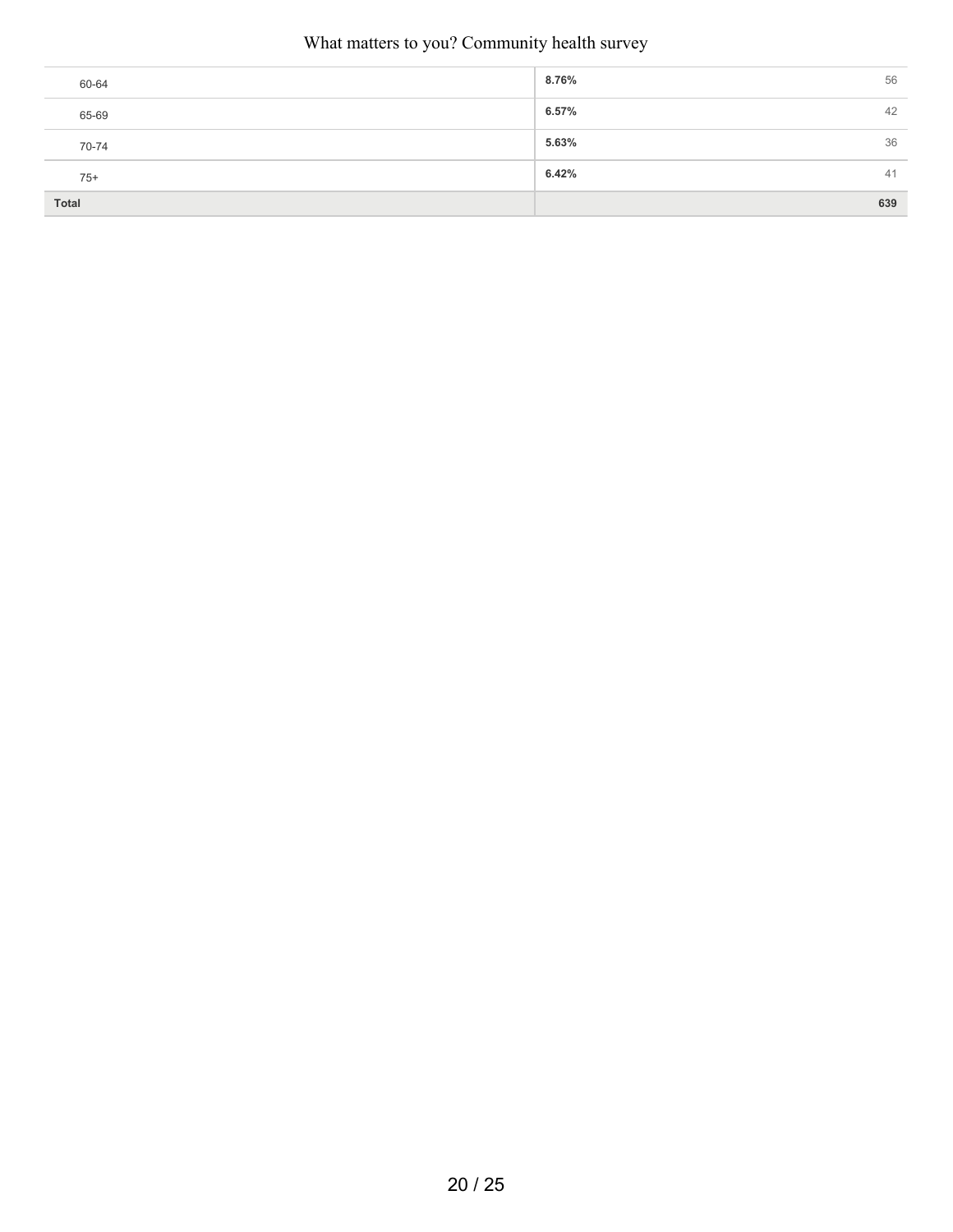

# **Q9 What is your highest level of education?**

| <b>Answer Choices</b>                         | <b>Responses</b> |
|-----------------------------------------------|------------------|
| 8th grade or less                             | 0.69%<br>5       |
| Some high school                              | 4.02%<br>29      |
| High school graduate/vocational-technical/GED | 17.06%<br>123    |
| Some college                                  | 26.77%<br>193    |
| College graduate                              | 33.15%<br>239    |
| Post college/secondary school                 | 18.31%<br>132    |
| <b>Total</b>                                  | 721              |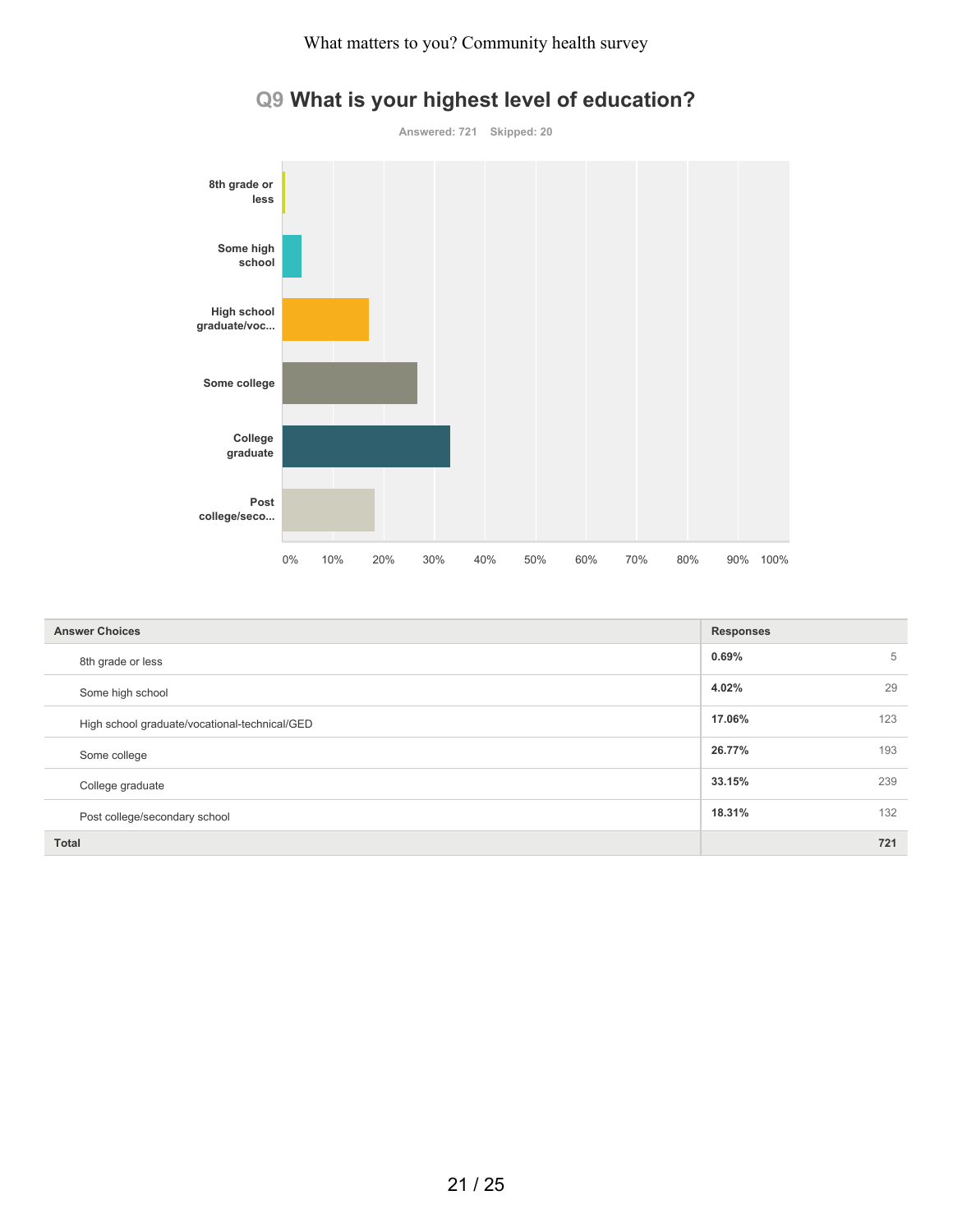# **Q10 What is your annual household income?**

**Answered: 702 Skipped: 39 Less than \$15,000 \$15,000 to \$34,999 \$35,000 to \$74,999 \$75,000 to \$99,999 \$100,000 or more** 0% 10% 20% 30% 40% 50% 60% 70% 80% 90% 100%

| <b>Answer Choices</b> | <b>Responses</b> |
|-----------------------|------------------|
| Less than $$15,000$   | 93<br>13.25%     |
| \$15,000 to \$34,999  | 180<br>25.64%    |
| \$35,000 to \$74,999  | 33.48%<br>235    |
| \$75,000 to \$99,999  | 99<br>14.10%     |
| \$100,000 or more     | 95<br>13.53%     |
| <b>Total</b>          | 702              |

#### 22 / 25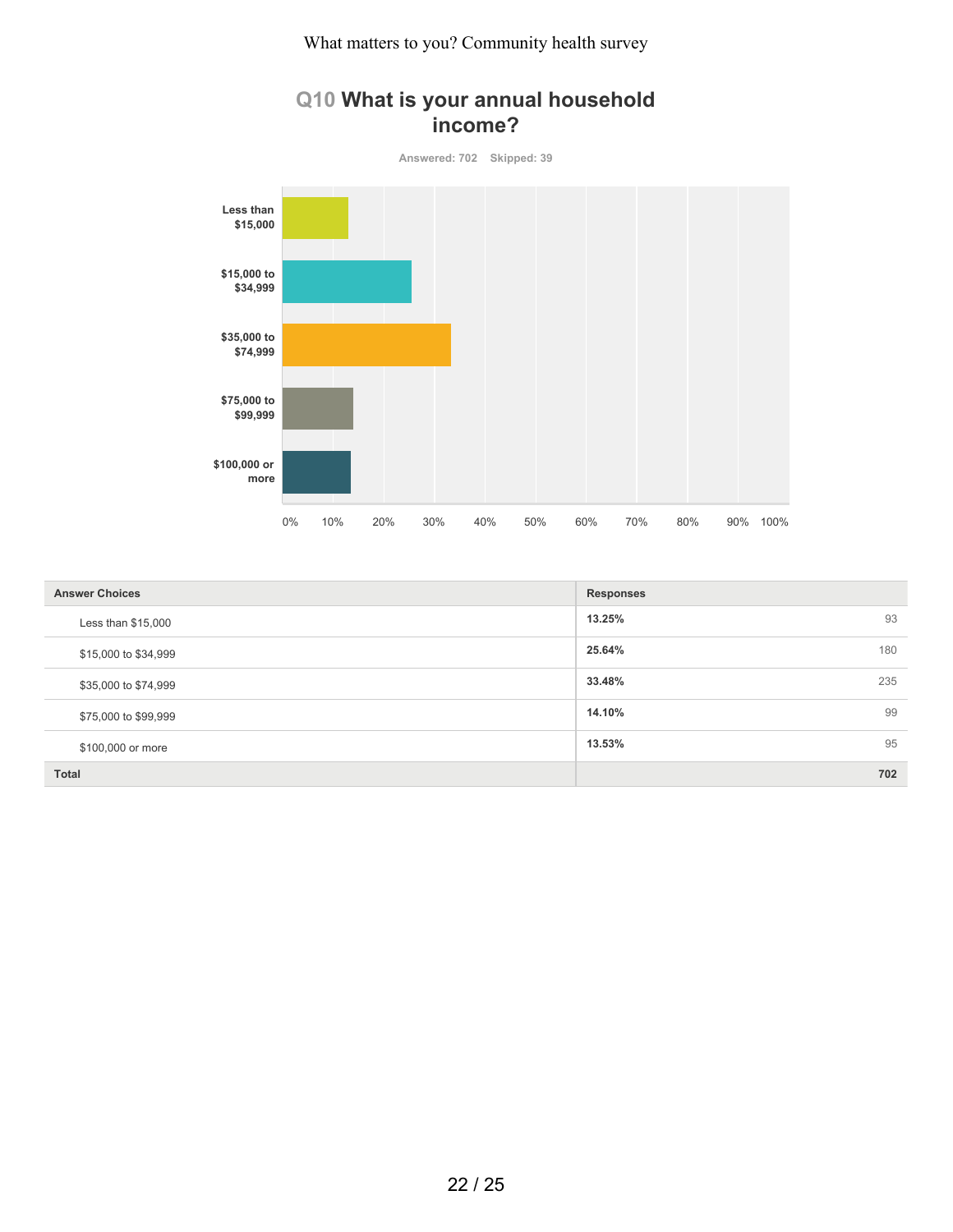# **Q11 Do you have health insurance?**

**Answered: 724 Skipped: 17**



| <b>Answer Choices</b> | <b>Responses</b> |    |
|-----------------------|------------------|----|
| Yes                   | 92.96%<br>673    |    |
| No                    | 7.04%            | 51 |
| <b>Total</b>          | 724              |    |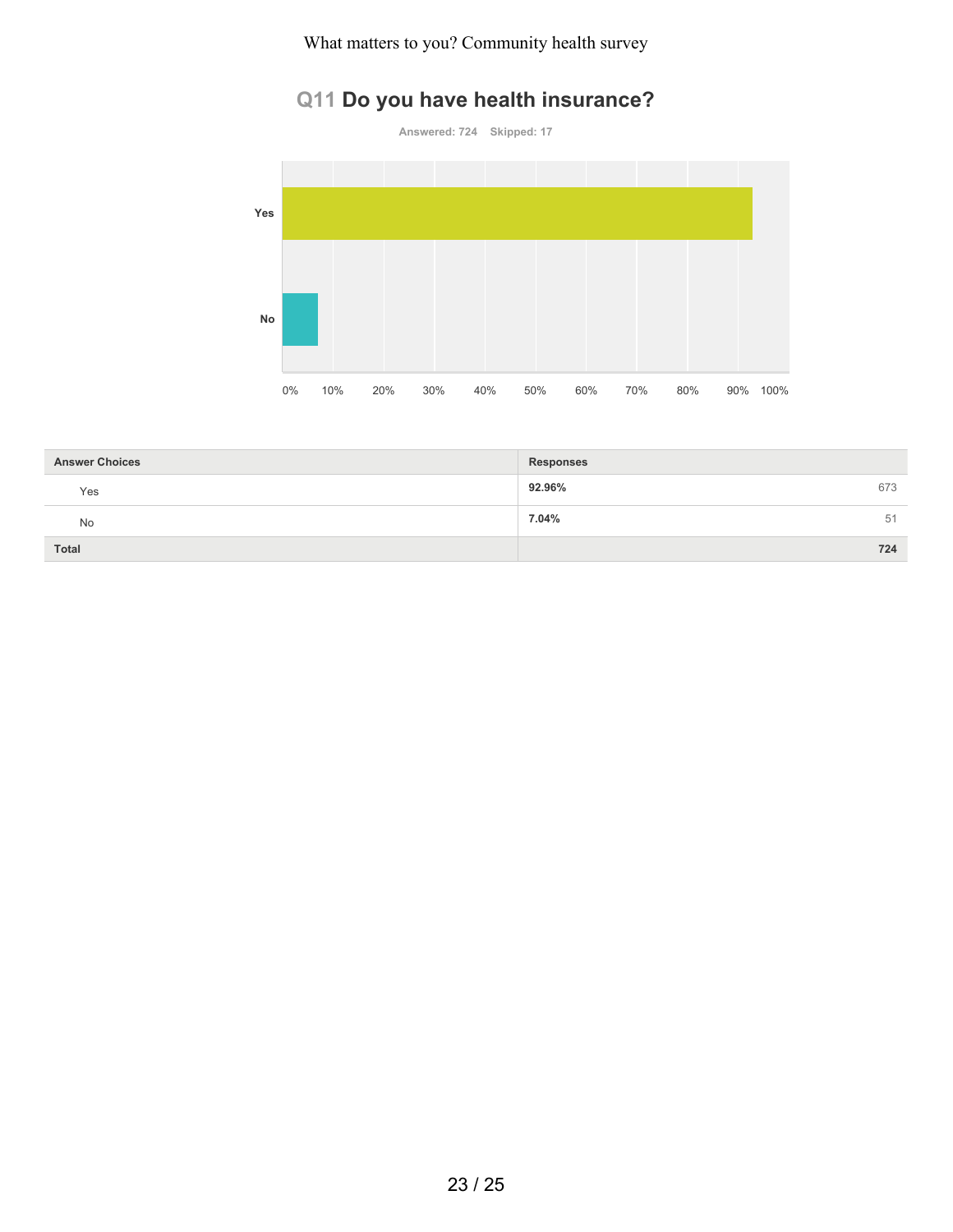# **Q12 What is your race/ethnicity? Check all that apply.**



| <b>Answer Choices</b>               | <b>Responses</b> |                |
|-------------------------------------|------------------|----------------|
| White                               | 93.18%           | 669            |
| <b>Black or African American</b>    | 4.18%            | 30             |
| American Indian or Alaska Native    | 4.60%            | 33             |
| Asian                               | 0.28%            | 2              |
| Native Hawaiian or Pacific Islander | $0.00\%$         | $\overline{0}$ |
| Hispanic or Latino                  | 3.76%            | 27             |
| <b>Total Respondents: 718</b>       |                  |                |

24 / 25